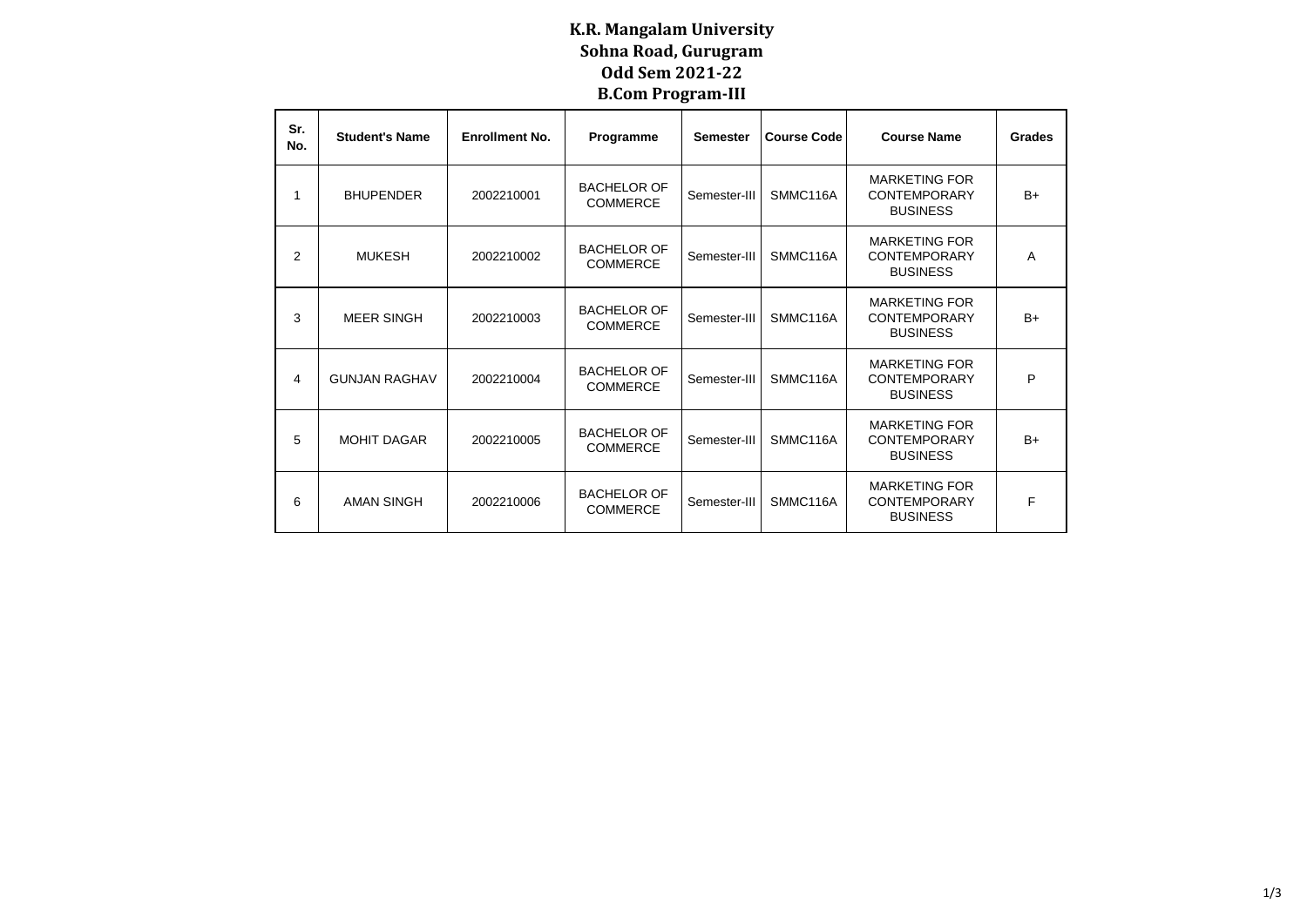## **K.R. Mangalam University Sohna Road, Gurugram Odd Sem 2021-22 B.Com Program-III**

| Sr.<br>No.     | <b>Student's Name</b> | <b>Enrollment No.</b> | Programme                             | <b>Semester</b> | <b>Course Code</b> | <b>Course Name</b>                        | Grades | <b>Course Code</b> | <b>Course Name</b>                   | Grades |
|----------------|-----------------------|-----------------------|---------------------------------------|-----------------|--------------------|-------------------------------------------|--------|--------------------|--------------------------------------|--------|
|                | <b>BHUPENDER</b>      | 2002210001            | <b>BACHELOR OF</b><br><b>COMMERCE</b> | Semester-III    | SMMC211A           | <b>HUMAN CAPITAL</b><br>MANAGEMENT        | A      | SMMA120A           | <b>BUSINESS</b><br><b>STATISTICS</b> | B      |
| 2              | <b>MUKESH</b>         | 2002210002            | <b>BACHELOR OF</b><br><b>COMMERCE</b> | Semester-III    | SMMC211A           | <b>HUMAN CAPITAL</b><br>MANAGEMENT        | $A+$   | SMMA120A           | <b>BUSINESS</b><br><b>STATISTICS</b> | $B+$   |
| 3              | MEER SINGH            | 2002210003            | <b>BACHELOR OF</b><br><b>COMMERCE</b> | Semester-III    | SMMC211A           | <b>HUMAN CAPITAL</b><br><b>MANAGEMENT</b> | A      | SMMA120A           | <b>BUSINESS</b><br><b>STATISTICS</b> | F      |
| $\overline{4}$ | <b>GUNJAN RAGHAV</b>  | 2002210004            | <b>BACHELOR OF</b><br><b>COMMERCE</b> | Semester-III    | SMMC211A           | <b>HUMAN CAPITAL</b><br>MANAGEMENT        | $A+$   | SMMA120A           | <b>BUSINESS</b><br><b>STATISTICS</b> | $B+$   |
| 5              | <b>MOHIT DAGAR</b>    | 2002210005            | <b>BACHELOR OF</b><br><b>COMMERCE</b> | Semester-III    | SMMC211A           | <b>HUMAN CAPITAL</b><br>MANAGEMENT        | A      | SMMA120A           | <b>BUSINESS</b><br><b>STATISTICS</b> | $B+$   |
| 6              | <b>AMAN SINGH</b>     | 2002210006            | <b>BACHELOR OF</b><br><b>COMMERCE</b> | Semester-III    | SMMC211A           | <b>HUMAN CAPITAL</b><br>MANAGEMENT        | F      | SMMA120A           | <b>BUSINESS</b><br><b>STATISTICS</b> | F      |